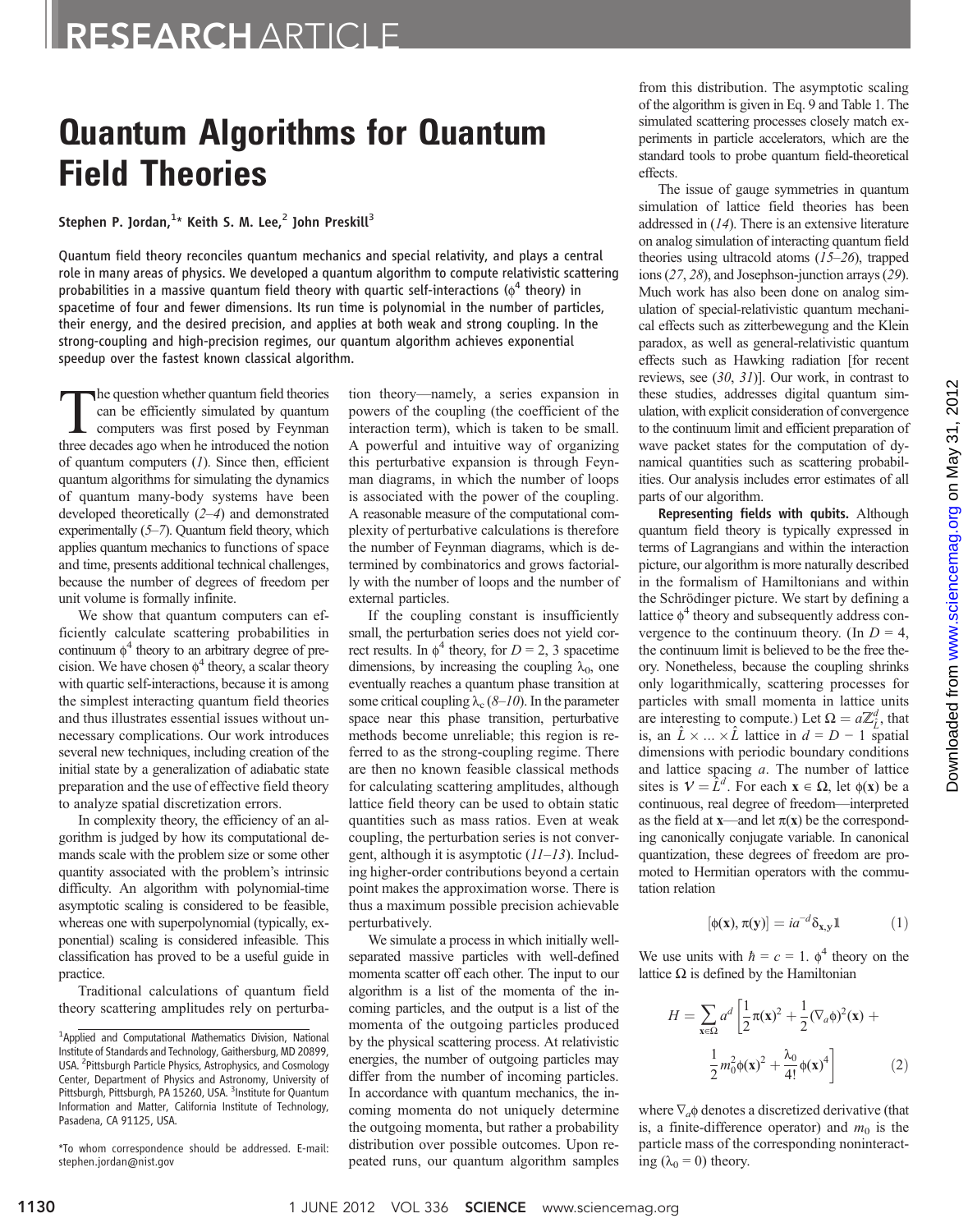We represent the state of the lattice field theory by devoting one register of qubits to store the value of the field at each lattice point. In principle, each  $\phi(x)$  is an unbounded continuous variable. To represent the field at a given site with finitely many qubits, we cut off the field at a maximum magnitude  $\phi_{\text{max}}$  and discretize it in increments of  $\delta_{\phi}$ . This requires  $n_{\rm b} = O(\log_2(\phi_{\rm max}/\delta_{\phi}))$  qubits per site. Note that this field discretization is a separate issue from the spatial discretization via the lattice  $Ω$ .

Let  $|\psi\rangle$  be any state such that  $\langle \psi|H|\psi\rangle \leq E$ . The probability distribution over  $\phi(x)$  defined by  $|\psi\rangle$  (for any  $x \in \Omega$ ) yields a very low probability (32, 33) for  $|\phi(\mathbf{x})|$  to be much larger than  $O(E^{1/2})$ . Thus, a cutoff  $\phi_{\text{max}} = O((VE/a^d m_0^2 \epsilon)^{1/2})$ ) suffices to ensure fidelity  $1 - \varepsilon$  to the original state  $|\psi\rangle$ . One can prove this by bounding  $\langle \psi | \phi(\mathbf{x}) | \psi \rangle$ and  $\langle \psi | \phi^2(\mathbf{x}) | \psi \rangle$  as functions of E and applying Chebyshev's inequality (33). To choose  $\delta_{\phi}$ , note that the eigenbasis of  $a^d\pi(x)$  is the Fourier transform of the eigenbasis of  $\phi(x)$ . Hence, discretizing  $\phi(\mathbf{x})$  in units of  $\delta_{\phi}$  is equivalent to introducing the cutoff  $-\pi_{\text{max}} \leq \pi(\mathbf{x}) \leq \pi_{\text{max}}$ , where  $\pi_{\text{max}} = 1/(a^d \delta_{\phi})$ . By bounding the expectations of  $\pi(\mathbf{x})$  and  $\pi^2(\mathbf{x})$ , one finds that it suffices to choose  $\pi_{\text{max}} = O((\nu E/\epsilon a^d)^{1/2})$ , and thus  $n_b = O(\log_2(VE/m_0\varepsilon)).$ 

The algorithm. We now turn to the main three tasks of quantum simulation: preparing an initial state, simulating the time evolution, and measuring final observables. We first discuss the simulation of time evolution because it is used in all three tasks. The unitary operator representing time evolution, exp(−iHt), can be approximated by a quantum circuit of  $O((tV)^{1+(1/2k)})$  gates implementing a kth-order Suzuki-Trotter formula (34, 35). For *n* time steps, the error is  $\varepsilon \sim n^{-2k}$ . The near-linear scaling with t has long been known. The scaling with  $V$  is a consequence of the locality of  $H(33)$  and appears not to have been noted previously in the quantum algorithms literature.

To simulate scattering, one needs to prepare an initial state of particles in well-separated wave packets. We do so by preparing the vacuum of the  $\lambda_0 = 0$  theory, exciting wave packets, and then adiabatically turning on the coupling  $\lambda_0$ . Let  $H^{(0)}$  be the Hamiltonian obtained by setting  $\lambda_0 = 0$ in  $H$ .  $H^{(0)}$  defines an exactly solvable model in which the particles are noninteracting. The vacuum (ground) state  $|{\rm vac}(0)\rangle$  of  $H^{(0)}$  is a multivariate Gaussian wave function in the variables  ${6(x)|x \in \Omega}$  and can therefore be prepared via the method of Kitaev and Webb (36). The asymptotic scaling of the Kitaev-Webb method is dictated by the computation of the  $LDL<sup>T</sup>$ decomposition of the inverse covariance matrix, which can be done classically in  $O(V^{2.376})$  time (37, 38).

In analogy with the harmonic oscillator, one can define creation and annihilation operators  $a_{\bf p}$  and  $a_{\mathbf{p}}^{\dagger}$  such that  $H^{(0)} = \sum_{\mathbf{p} \in \Gamma} L^{-d} \omega(\mathbf{p}) a_{\mathbf{p}}^{\dagger} a_{\mathbf{p}} + E^{(0)} \mathbb{I}$ , where  $\Gamma = (2\pi \hat{L}a) \mathbb{Z}_{\hat{L}}^d$  is the momentum-space lattice corresponding to  $\Omega$ ,  $\omega(\mathbf{p}) = [m_0^2 + (4/a^2)\sum_{j=1}^d \sin^2(ap_j/2)]^{1/2}$ , and  $E^{(0)}$  is an irrele-

vant zero-point energy. The operator  $a_{\rm p}^{\dagger}$  can be interpreted as creating a (completely delocalized) particle of the noninteracting theory with momentum **p** and energy  $\omega(\mathbf{p})$ .

The (unnormalized) state  $\phi(\mathbf{x})|vac(0)\rangle$  is interpreted as a single particle localized at x [see, e.g., (39)]. Because  $a_p|vac(0)\rangle = 0$ ,  $\phi(\mathbf{x})|vac(0)\rangle =$  $a_{\mathbf{x}}^{\dagger} | \text{vac}(0) \rangle$ , where

$$
a_{\mathbf{x}}^{\dagger} = \sum_{\mathbf{p} \in \Gamma} L^{-d} \exp(-i\mathbf{p} \cdot \mathbf{x}) \left[ \frac{1}{2\omega(\mathbf{p})} \right]^{1/2} a_{\mathbf{p}}^{\dagger} \tag{3}
$$

The operator

$$
a_{\psi}^{\dagger} = \eta(\psi) \sum_{\mathbf{x} \in \Omega} a^d \psi(\mathbf{x}) a_{\mathbf{x}}^{\dagger} \tag{4}
$$

creates a wave packet with position-space wave function  $\psi$ ;  $\eta(\psi)$  is a normalization constant, chosen so that  $[a_{\psi}, a_{\psi}^{\dagger}] = 1$ .  $a_{\psi}^{\dagger}$  is not unitary, so it cannot be directly implemented by a quantum circuit. Instead, we introduce an ancillary qubit and let

$$
H_{\Psi} = a_{\Psi}^{\dagger} \otimes |1\rangle\langle 0| + a_{\Psi} \otimes |0\rangle\langle 1| \tag{5}
$$

One can verify that  $\exp(-iH_{\Psi}\pi/2)|\text{vac}(0)\rangle|0\rangle=$  $-i a_{\Psi}^{\dagger} | \text{vac}(0) \rangle | 1 \rangle$ . Using a high-order Suzuki-Trotter formula (34, 35), we can construct an efficient quantum circuit approximating the unitary transformation  $\exp(-iH_w\pi/2)$ . Applied to  $|\text{vac}(0)\rangle$ , this circuit yields the desired state up to an irrelevant global phase and an unentangled ancillary qubit, which can be discarded. We repeat this process for each incoming particle desired.

Because we wish to create localized wave packets, we choose  $\psi(x)$  to have bounded support. Expanding  $a_{\Psi}^{\dagger}$  in terms of the operators  $\phi$  and  $\pi$  yields an expression of the form  $a^{\dagger}_{\Psi}$  =  $\sum_{\mathbf{x} \in \Omega} [f(\mathbf{x})\phi(\mathbf{x}) + g(\mathbf{x})\pi(\mathbf{x})],$  where  $f(\mathbf{x})$  and  $g(\mathbf{x})$ are exponentially decaying with characteristic length scale  $1/m_0$  outside the support of  $\psi$ . Thus,  $a_{\psi}$  and  $a_{\psi}^{\dagger}$  can be exponentially well approximated by linear combinations of the operators  $\phi$ and  $\pi$  on a local region of space, and the complexity of simulating  $\exp(-iH_{\nu}\pi/2)$  does not scale with the volume V. Furthermore, provided the initial wave packets are separated by a distance  $\delta$ that is large relative to  $1/m_0$ , the preparation of each additional wave packet leaves the existing wave packets almost perfectly undisturbed [with errors on the order of  $exp(-m_0\delta)$ .

At this point, we have finished constructing wave packets of the noninteracting theory. We next use a Suzuki-Trotter formula to construct a quantum circuit simulating the unitary transformation induced by a time-dependent Hamiltonian in which the coupling constant is gradually increased from zero to its final value,  $\lambda_0$ , over time  $\tau$ . A perfectly adiabatic turn-on would ensure that no stray particles are created during this process, provided particle creation costs energy, that is, the particles have nonzero mass. Imperfect adiabaticity causes errors, namely, particle creation from the vacuum and the splitting of one

particle into three. The probabilities of such errors depend significantly on the particle mass.

In the  $D = 2$ , 3 interacting theory, with fixed  $m_0$  and sufficiently large  $\lambda_0$ , the mass vanishes. This marks the location of the  $\phi \rightarrow -\phi$  symmetrybreaking transition. Here, we restrict our attention to simulations within the symmetric phase, but we do consider systems arbitrarily close to the phase transition, because these should be particularly hard to simulate classically. In this regime, the mass exhibits known power-law behavior.

As Eq. 4 shows, wave packets are not eigenstates of  $H^{(0)}$ . During the adiabatic turn-on, the different eigenstates acquire different dynamical phases. Thus, as the wave packet time evolves, it propagates and broadens. This behavior is undesirable in our simulation, because we do not wish the particles to collide and scatter before the coupling reaches its final value. We therefore introduce backward time evolutions governed by time-independent Hamiltonians into the adiabatic state-preparation process to undo the dynamical phases. Specifically, let  $H(s)$  parameterize the adiabatic time evolution, with  $H(0) = H^{(0)}$  and  $H(1) = H$ . We divide the adiabatic preparation into  $J$  steps, with  $U_i$  denoting the unitary time evolution induced by the time-dependent Hamiltonian linearly interpolating between  $H((j-1)/J)$  and  $H(j/J)$  over a period of  $\tau/J$ . Let  $M_i$  consist of backward, forward, and backward evolutions, namely,

$$
M_j = \exp\left[iH\left(\frac{j+1}{J}\right)\frac{\tau}{2J}\right]U_j \exp\left[iH\left(\frac{j}{J}\right)\frac{\tau}{2J}\right]
$$
\n(6)

Our full state-preparation process is  $\prod_{j=1}^{J} M_j$ . The dynamical phases are undone, converging to zero as  $J \rightarrow \infty$ , while the adiabatic change of eigenbasis is undisturbed (33).

What is the complexity of adiabatic state preparation? At weak coupling for  $d = 1, 2, a$ wave packet travels a distance  $O(\tau/J^2)$  as the coupling is turned on; therefore, choosing  $J =$  $O(\tau^{1/2})$  ensures that this distance is a suitably small constant. Diabatic transitions occur with probability  $O((J/\tau \gamma^2)^2)$ , where  $\gamma$  is the energy gap of the transition; hence, the state preparation error is  $\varepsilon = O(1/\tau)$ . The number of quantum gates needed to simulate this process is  $O((\tau V)^{1+o(1)})$  =  $O((\tau a^{-d})^{1+o(1)})$  in a fixed physical volume; setting  $\tau = O(\epsilon^{-1})$  and  $a = O(\epsilon^{1/2})$  (see below), we conclude that the complexity scales as  $O((1/\epsilon)^{1+(d/2)})$ . For  $d = 3$ , the scaling with  $\varepsilon$  is further enhanced because the perturbative corrections to the physical mass are highly sensitive to the value of a. Complexity scalings at strong coupling can be obtained by analogous reasoning (33).

After the system has evolved for a period in which scattering occurs, measurement can be performed in one of two ways. The interaction can be adiabatically turned off through the timereversed version of the turn-on described above; in the free theory, we can then measure the number operators of the momentum modes, using the on May 31, 2012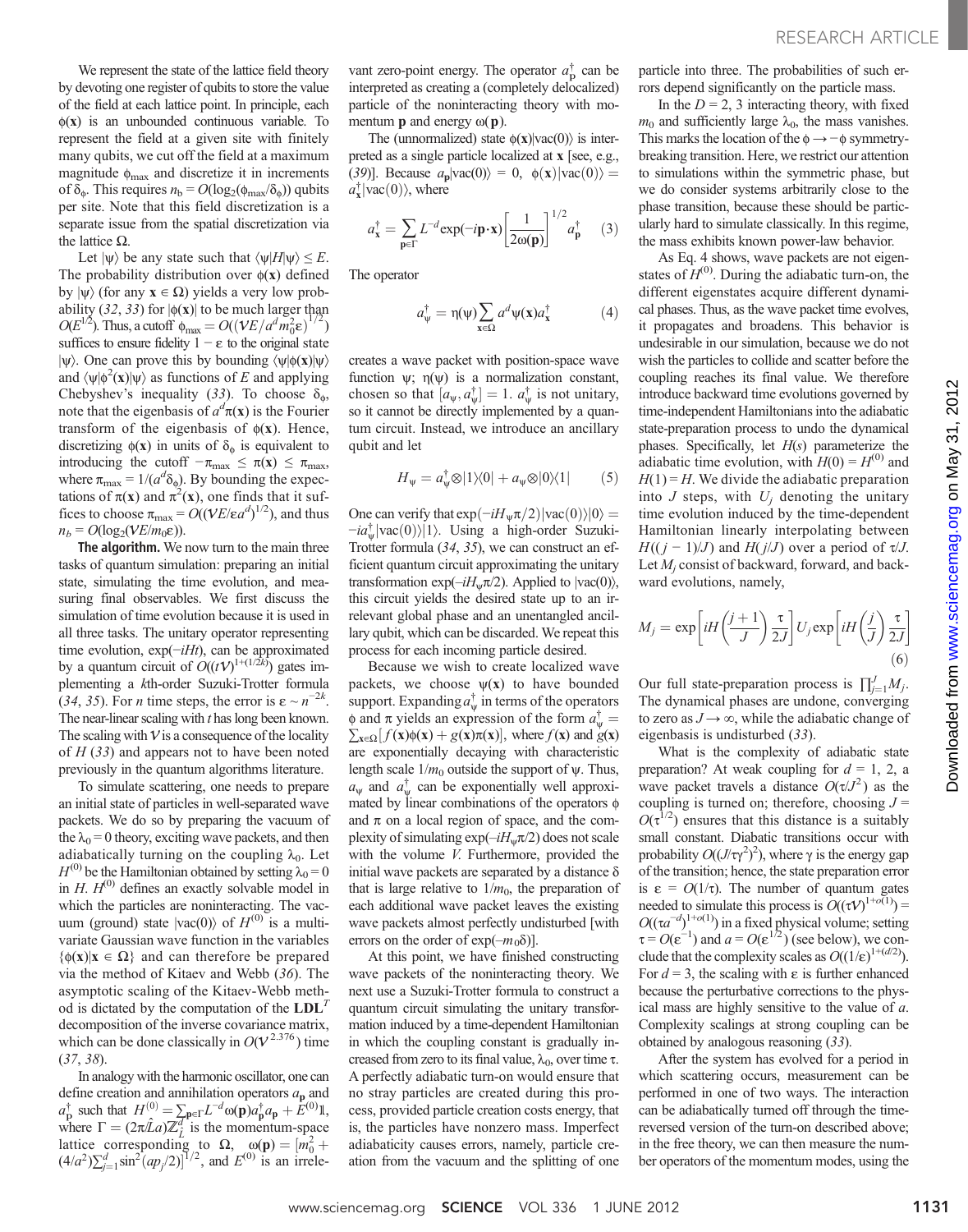method of phase estimation  $(40)$ , that is, by simulating  $\exp(iL^{-d}a_{\mathbf{p}}^{\dagger}a_{\mathbf{p}}t)$  for various values of t and Fourier-transforming the results. Alternatively, one can divide space into small regions and measure the total energy and momentum operators in each region using phase estimation. This is a reasonable idealization of real detectors and can yield information about bound-state energies.

Discretization errors. Having described how to simulate scattering processes in a discretized quantum field theory, we now consider discretization errors. To analyze these errors, we use methods of effective field theory (EFT), a welldeveloped formalism underlying our modern understanding of quantum field theory.

In its regime of validity, typically below a particular energy scale, an EFT reproduces the behavior of the full (that is, fundamental) theory under consideration: It can be regarded as the low-energy limit of that theory. An EFT for a full theory is thus somewhat analogous to a Taylor series for a function. It involves an expansion in some suitable small parameter, so that, although it consists of infinitely many terms, higher-order terms are increasingly suppressed. Thus, the series can be truncated, with corresponding finite and controllable errors.

We apply this framework to analyze the effect of discretizing the spatial dimensions of the continuum  $\phi^4$  quantum field theory. The discretized Lagrangian can be thought of as the leading contribution (denoted by  $\mathcal{L}^{(0)}$ ) to an EFT. From the leading operators left out, we can thus infer the scaling of the error associated with a nonzero lattice spacing a.

The full (untruncated) effective Lagrangian will have every coupling respecting the  $\phi \rightarrow -\phi$ symmetry and so will take the form

$$
\mathcal{L}_{\text{eff}} = \mathcal{L}^{(0)} + \frac{c}{6!} \phi^6 + c' \phi^3 \partial^2 \phi + \frac{c'}{8!} \phi^8 + \cdots
$$
\n(7)

This can be simplified. First, the chain rule and integration by parts can be used to write any operator with two derivatives acting on different fields in the form  $\phi^n \partial^2 \phi$ . For example,  $\phi^2 \partial_\mu \phi \partial^\mu \phi = (1/3) \partial_\mu (\phi^3) \partial^\mu \phi \rightarrow -(1/3) \phi^3 \partial^2 \phi$ . Such an operator can then be simplified via the equation of motion  $(41, 42)$ . If this were the equation of motion of the continuum theory, any derivative operator would then be completely eliminated. In the discretized theory, however, the equation of motion is modified and there are residual, Lorentz-violating operators. In fact, because the difference operators in the discretized theory are only approximately equal to the derivatives in the continuum theory, the simplest Lorentz-violating operators are induced purely by discretization.

In units where  $\hbar = c = 1$ , all quantities have units of some power of mass. The mass dimensions (denoted by square brackets) of the

field and coupling in  $D = d + 1$  spacetime dimensions are  $[\phi] = (D - 2)/2$  and  $[\lambda] = 4 - D$ , implying that

$$
[c] = 6 - 2D, [c''] = 8 - 3D \tag{8}
$$

In  $D = 4$  dimensions,  $[c] = -2$  and  $[c''] = -4$ , and the only pertinent dimensionful parameter is the lattice spacing; therefore,  $c \sim a^2$  and  $c'' \sim$  $a<sup>4</sup>$ . Thus, of the operators not included in the Lagrangian  $\mathcal{L}^{(0)}$ ,  $\phi^6$  is more significant than  $\phi^{2n}$ , for  $n > 3$ .

In  $D = 2, 3$ , the scaling of the coefficients with a is somewhat less obvious, because now the coupling  $\lambda$  provides another dimensionful parameter. To obtain the scaling of  $c$ , one should consider the Feynman diagram that generates the corresponding operator. This involves three  $\phi^4$ vertices, so



(Other diagrams involve higher powers of  $\lambda$ ; hence their contributions to the operator are suppressed by higher powers of  $a$ .) Likewise, the coefficient of  $\phi^8$  will scale as  $\lambda^4 a^{8-D}$ , which means that it is suppressed by  $a^2$  relative to the coefficient of  $\phi^6$ .

The EFT thus consists of three different classes of operators: operators of the form  $\phi^{2n}$ , Lorentz-violating operators arising solely from discretization effects, and Lorentz-violating operators resulting from discretization and quantum effects. These are shown with the scaling of their coefficients in Table 2, which reveals that the dominant discretization errors scale as  $a^2$  in  $D =$ 2, 3, 4. (In  $D = 2$ , 3, errors of type II dominate. In  $D = 4$ , errors of types I and II each scale as  $a^2$ .)

At strong coupling, the operators and their scaling remain the same at the scale of the matching of the full theory onto the EFT, although the explicit coefficients are no longer

Table 1. The asymptotic scaling of the number of quantum gates needed to simulate scattering in the strong-coupling regime in  $d = 1$ , 2 spatial dimensions is polynomial in  $p$  (the momentum of the incoming pair of particles),  $\lambda_c - \lambda_0$  (the distance from the phase transition), and  $n_{\text{out}}$  (the maximum kinematically allowed number of outgoing particles). The notation  $f(n) = \tilde{O}(q(n))$  means  $f(n) = O(g(n) \log^c(n))$  for some constant c.

$$
\lambda_{\rm c} - \lambda_{\rm 0} \qquad p \qquad n_{\rm out}
$$
\n
$$
d = 1 \qquad \left(\frac{1}{\lambda_{\rm c} - \lambda_{\rm 0}}\right)^{9 + o(1)} \qquad \rho^{4 + o(1)} \qquad \tilde{O}(n_{\rm out}^5)
$$
\n
$$
d = 2 \qquad \left(\frac{1}{\lambda_{\rm c} - \lambda_{\rm 0}}\right)^{6.3 + o(1)} \qquad \rho^{6 + o(1)} \qquad \tilde{O}(n_{\rm out}^{7.128})
$$

calculable. However, the running of the coefficients down to lower energies is determined by their so-called anomalous dimensions, which depend on the coupling strength. These anomalous dimensions modify the scaling; at weak coupling the modification is small, but at strong coupling it could be larger. (Still, the scaling will remain polynomial.)

Concluding remarks. The most computationally costly part of the algorithm is either adiabatic state preparation or preparation of the free vacuum, depending on the asymptotic scaling considered and the number of spatial dimensions (33). Because  $a \sim \varepsilon^{1/2}$ , preparation of the free vacuum has complexity  $\sim V^{2.376} \sim a^{-2.376d} \sim$  $\varepsilon^{2.376d/2}$ . The number of gates,  $G_{\text{weak}}$ , needed to simulate weakly coupled,  $(d + 1)$ -dimensional  $\phi^2$ theory with accuracy  $\pm \varepsilon$  scales as follows:

$$
G_{\text{weak}} \sim \begin{cases} \left(\frac{1}{\epsilon}\right)^{1.5+o(1)}, & d = 1\\ \left(\frac{1}{\epsilon}\right)^{2.376+o(1)}, & d = 2\\ \left(\frac{1}{\epsilon}\right)^{5.5+o(1)}, & d = 3 \end{cases}
$$
(9)

The notation  $f(n) = o(g(n))$  means  $\lim_{n\to\infty} f(n)$  $g(n) = 0$ . The asymptotic scaling of the number of gates used to simulate the strongly coupled theory is summarized in Table 1. The minimum number of (perfect) qubits required for a nontrivial simulation in  $D = 2$  is estimated—necessarily crudely—to be on the order of 1000 to 10,000, corresponding to  $\varepsilon$  ranging from 10% to 1% (33).

We have shown that quantum computers can efficiently calculate scattering probabilities in  $\phi^4$ theory to arbitrary precision at both weak and strong coupling. Known classical algorithms take exponential time to do this in the strong-coupling and high-precision regimes. In addition to establishing a new exponential quantum speedup, our results lead the way toward a quantum algorithm for simulating the Standard Model of particle physics, which has new features (not exhibited by  $\phi^4$  theory) such as chiral fermions and gauge interactions. Such an algorithm would establish that, except for quantum-gravity effects, the standard quantum circuit model suffices to capture completely the computational power of our universe.

Table 2. Effective field theory operators fall into three classes. The general operator in each class is shown, with the canonical scaling of its coefficient in D spacetime dimensions.  $\partial_{\mathbf{x}}^{2l} = \sum_{i=1}^{d} \partial_{i}^{2l}$ .

| Class | <b>Operators</b>                                                                                                                                                   | Scaling of coupling           |
|-------|--------------------------------------------------------------------------------------------------------------------------------------------------------------------|-------------------------------|
|       | $\phi^{2n}$ ( <i>n</i> $\geq$ 3)<br>$\phi \partial_x^{2l} \phi$ ( <i>l</i> $\geq$ 2)<br>$\phi^{2j+1} \partial_x^{2l} \phi$ ( <i>j</i> $\geq$ 1, <i>l</i> $\geq$ 2) | $\lambda^n a^{2n-D}$          |
| Ш     |                                                                                                                                                                    | $n^{2l-2}$                    |
| Ш     |                                                                                                                                                                    | $\lambda^{j+1} a^{2j+2l+2-D}$ |